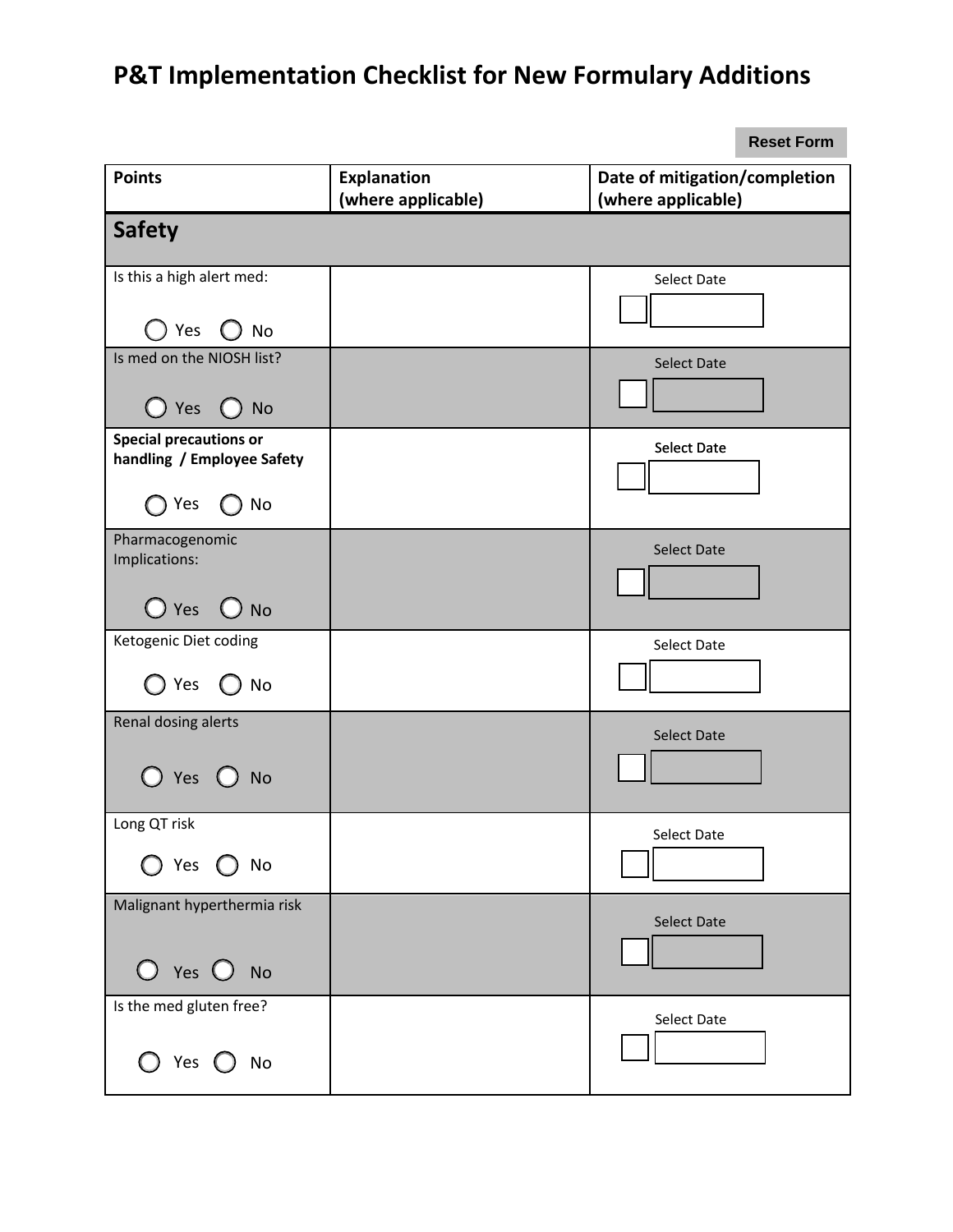## **P&T Implementation Checklist for New Formulary Additions**

| Does the medication contain<br>preservatives?<br>$\bigcap$ Yes $\bigcirc$<br><b>No</b> |  | <b>Select Date</b> |  |  |
|----------------------------------------------------------------------------------------|--|--------------------|--|--|
| <b>Dispensing Operational Considerations</b>                                           |  |                    |  |  |
| DoseEdge                                                                               |  | <b>Select Date</b> |  |  |
| $\bigcirc$ Yes<br><b>No</b>                                                            |  |                    |  |  |
| Power plans/electronic<br>ordering                                                     |  | Select Date        |  |  |
| $\bigcirc$ Yes<br>No                                                                   |  |                    |  |  |
| Variable rate infusion                                                                 |  | <b>Select Date</b> |  |  |
| $\bigcirc$ Yes<br>$\bigcirc$ No                                                        |  |                    |  |  |
| Multi use or single use?                                                               |  | Select Date        |  |  |
| ) Yes<br>No                                                                            |  |                    |  |  |
| DCR template required?                                                                 |  | Select Date        |  |  |
| $\bigcirc$ Yes<br><b>No</b>                                                            |  |                    |  |  |
| Standardized dose?                                                                     |  | Select Date        |  |  |
| Yes<br>No                                                                              |  |                    |  |  |
| Need for Infusion calculator                                                           |  |                    |  |  |
| $\bigcirc$ Yes<br>No                                                                   |  | <b>Select Date</b> |  |  |
| Standard(RTU)<br>concentrations                                                        |  | Select Date        |  |  |
| $\bigcirc$ Yes<br><b>No</b>                                                            |  |                    |  |  |
| Administration guidelines                                                              |  | <b>Select Date</b> |  |  |
| $\bigcirc$ Yes<br>No                                                                   |  |                    |  |  |